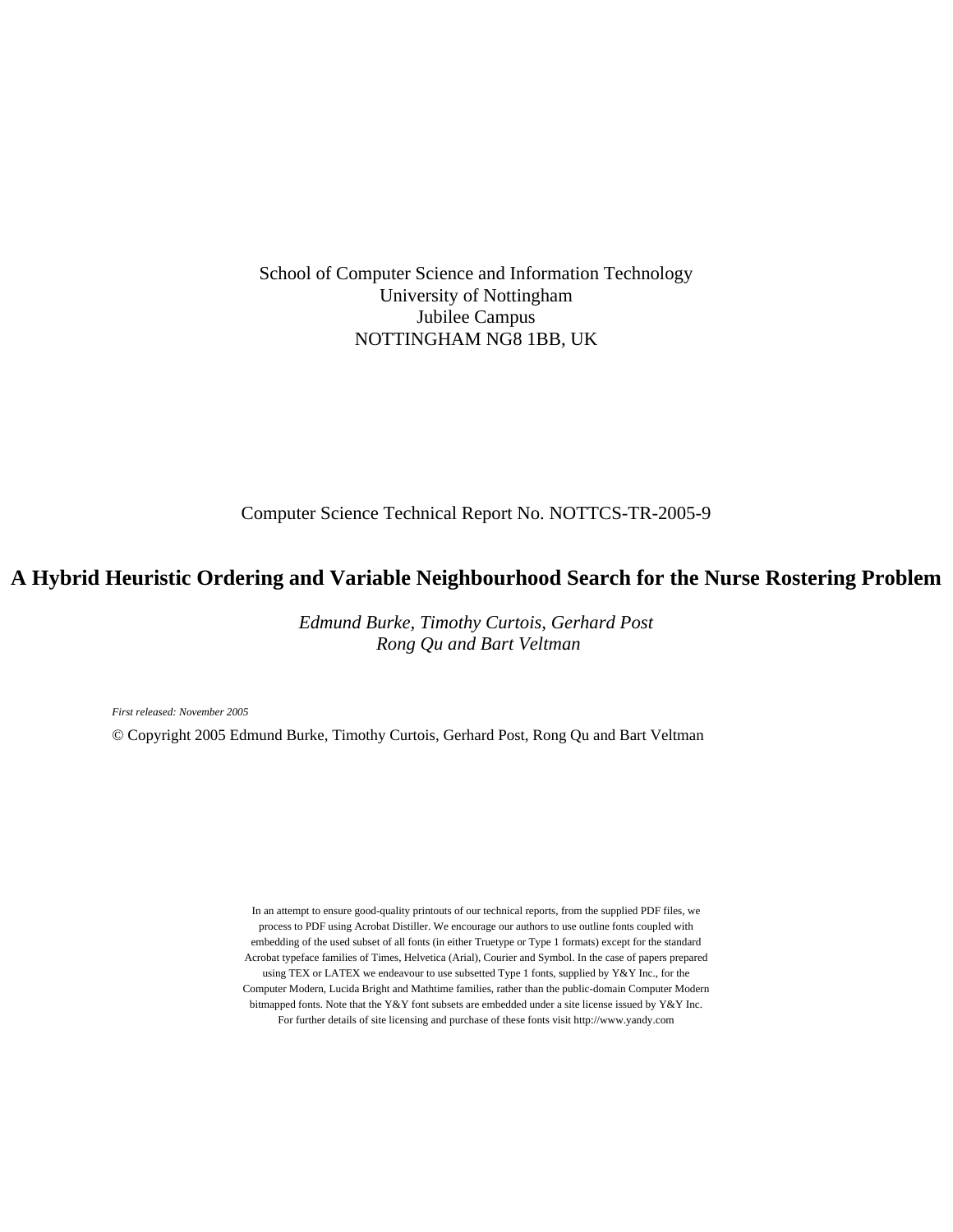# A Hybrid Heuristic Ordering and Variable Neighbourhood Search for the Nurse Rostering Problem

Edmund Burke<sup>1</sup>, Timothy Curtois<sup>1</sup>, Gerhard Post<sup>2</sup>, Rong Qu<sup>1</sup>, Bart Veltman<sup>2</sup>

<sup>1</sup> School of Computer Science & I.T. University of Nottingham, Jubilee Campus, Wollaton Road, Nottingham. NG8 1BB. UK

2 ORTEC bv, Groningenweg 6-33, 2803 PV Gouda. Holland.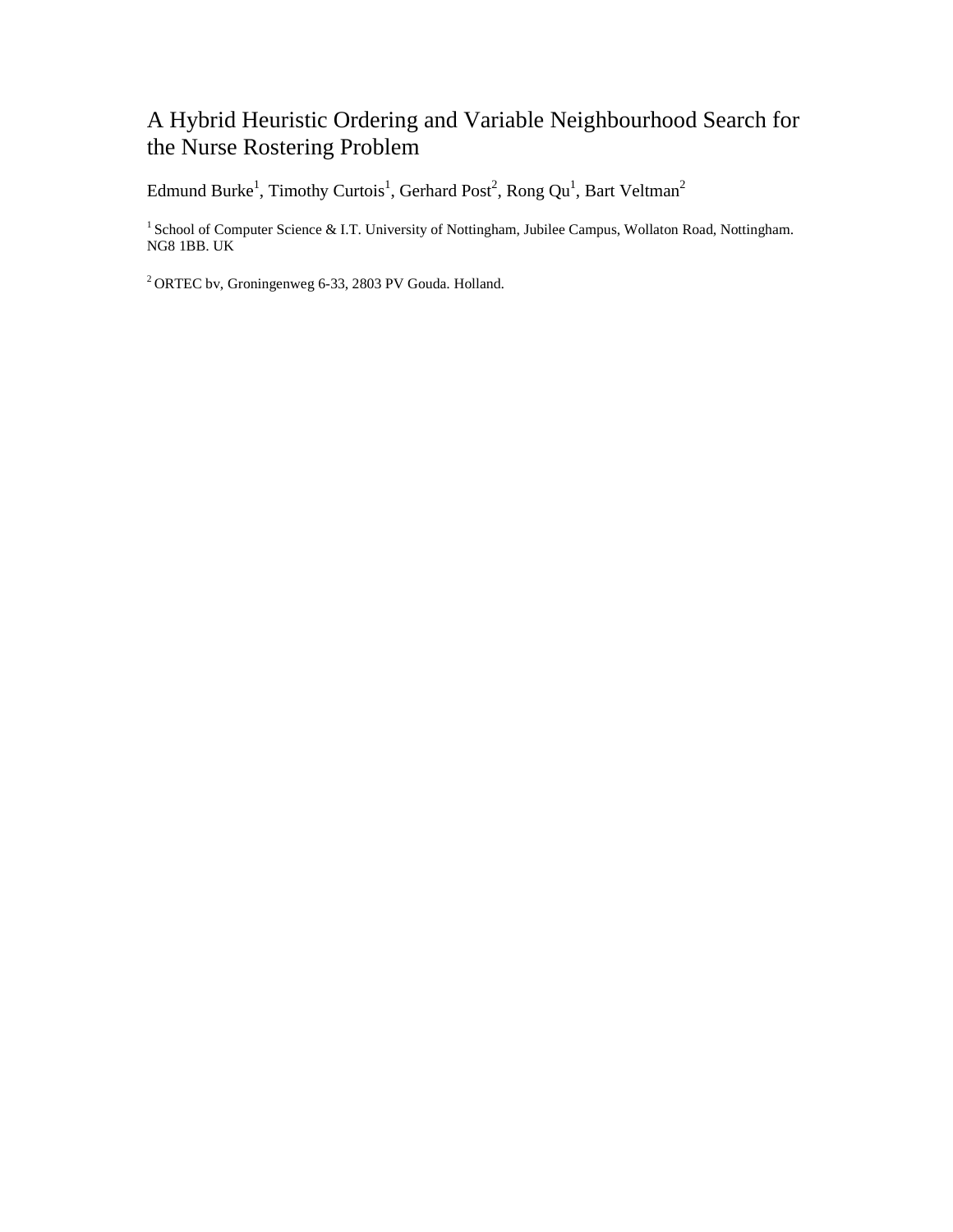# **Abstract**

This paper is concerned with the development of intelligent decision support methodologies for nurse rostering problems in large modern hospital environments. We present an approach which hybridises heuristic ordering with variable neighbourhood search. We show that the search can be extended and the solution quality can be significantly improved by the careful combination and repeated use of heuristic ordering, variable neighbourhood search and backtracking. The amount of computational time that is allowed plays a significant role and we analyse and discuss this. The algorithms are evaluated against a commercial Genetic Algorithm on commercial data. We demonstrate that this methodology can significantly outperform the commercial algorithm. This paper is one of the few in the scientific nurse rostering literature which deal with commercial data and which compare against a commercially implemented algorithms.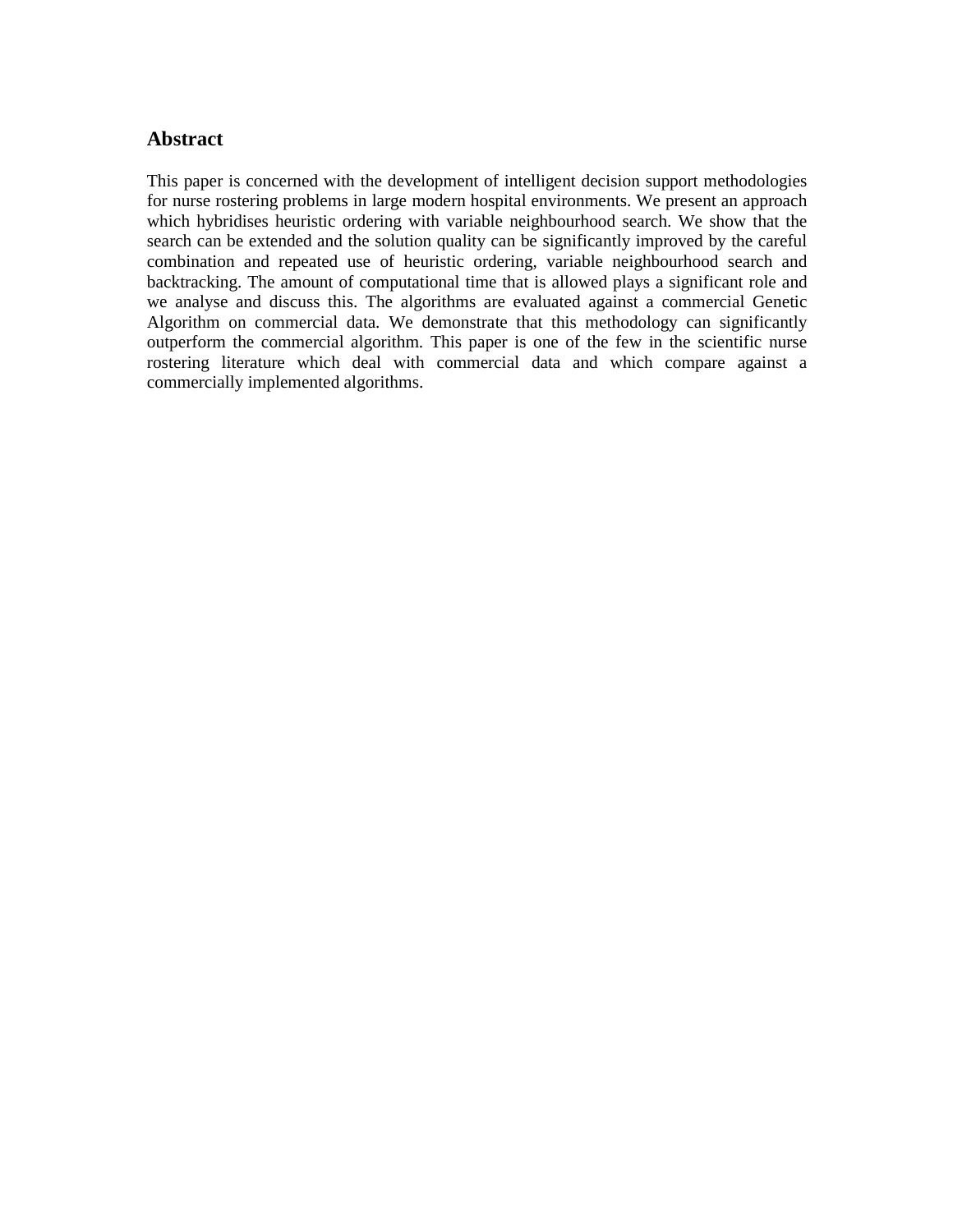It is clear that the efficient rostering of healthcare personnel can lead to the more effective utilisation of valuable resources. Healthcare institutions around the world are becoming increasingly interested in the deployment of decision support technology to aid the personnel scheduling process. A very general form of the nurse rostering problem could be described as follows: Given a set of shifts and a set of nurses over a certain time period, assign each shift to a nurse subject to a set of constraints. The constraints are usually defined by regulations, working practices and the preferences of the nurses.

The problem of nurse rostering is relatively easily described but like most real world search problems it is far from easy to automatically generate very high quality solutions. Indeed, there have been many papers over the years from across operational research and artificial intelligence that have tackled the problem in one form or another. A wide range of approaches and techniques have been investigated and used. Ernst et al. (2004) identified 28 different categories of methods that have been used on personnel scheduling problems. These include constraint logic programming, constructive heuristic, expert systems, genetic algorithms, integer programming, set partitioning, simple local search and simulated annealing. A recent review of automated nurse rostering approaches found that although there has been a lot of research in the area, surprisingly few of the methods were tested on real world data (Burke et al. 2004). The paper went on to conclude that even fewer have actually been implemented in real hospital wards.

Of those techniques that have been applied on real-world problems metaheuristic methods seem to dominate. One approach which has been applied in multiple real world hospitals is a hybrid tabu search (Burke, De Causmaecker and Vanden-Berge, 1999). The tabu search is integrated with techniques which are usually observed in manual scheduling approaches. The algorithm has been incorporated into software that has been used to create nurse rosters in over forty Belgian hospitals and copes with many shift types, work regulations and skill categories. This work was hybridised with an evolutionary approach (Burke et al., 2001) to produce a methodology which could generate higher quality solutions but at the cost of increased computational time. Variable Neighbourhood Search (Mladenović and Hansen, 1997, 1999) has also been applied and tested on highly constrained real world nurse rostering data (Burke et al. 2003). The authors found that VNS could be effectively used to escape from the local optima found using single neighbourhood heuristics. They also commented "After reaching a local optimum, we recommend the exploration of wider environments".

Another investigation on real data explored a genetic algorithm approach (Aickelin and Dowsland, 2000), which successfully exploits problem specific knowledge in tackling the problem. Although the method is tailored for that particular problem instance, the underlying concepts could be applied to other nurse rostering problems. In 1998, Dowsland was also able to match the quality of schedules produced by an expert human scheduler using a highly developed tabu search (Dowsland, 1998). The algorithm 'oscillates' between trying to improve the cover and improving the preference costs. As well as using tabu lists, candidate lists and diversification strategies the search also uses a large neighbourhood created by looking for chains of overall improving swaps. Aickelin and Li (2004) have since experimented with the application of bayesian optimisation and classifier systems to similar nurse rostering problems. The results are close to those produced by an optimal integer programming method and the authors concluded that with further effort and experimentation the algorithms could well improve even more. Bellanti et al. tackled a problem with hard constraints and objectives (or soft constraints) using various local search techniques (Bellanti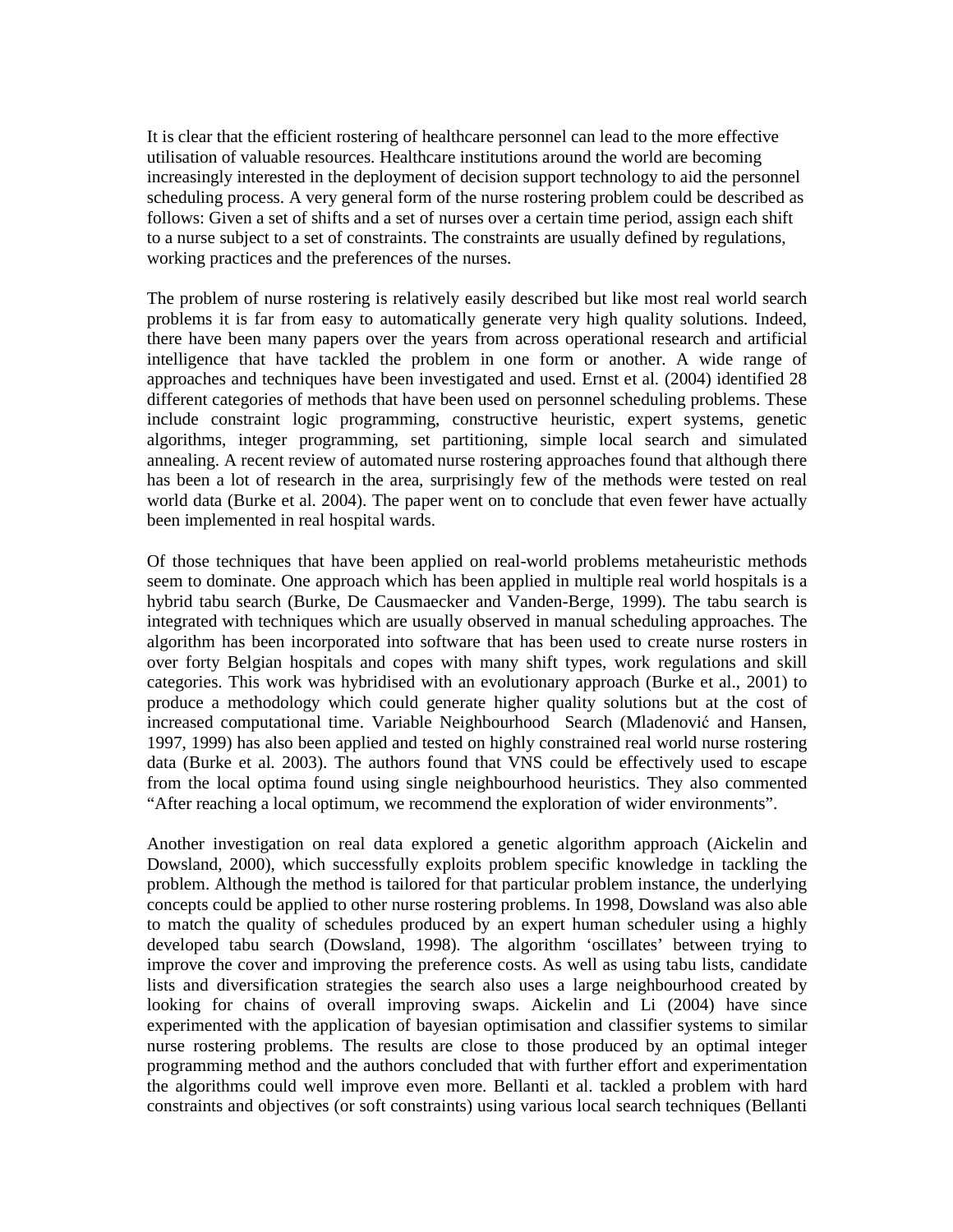et el., 2004). The authors presented good results for a tabu search and iterated local search which use neighbourhoods defined by changing the assignment of night shifts.

Another methodology that has been tested on complex real-world data from a UK hospital is case-based reasoning (Beddoe, Petrovic and Vanden-Berghe, 2002). This approach avoids the use of evaluation functions but instead aims to imitate how an expert human scheduler would produce a good schedule. This is done by storing observed scheduling techniques and retrieving and performing these moves or repairs whenever the situation is encountered again. As an extension to their work the authors also suggest a method in which it could be combined with a meta-heuristic approach. Another relatively recent approach is a combination of constraint networks and knowledge-based rules (Meisels, Gudes and Solotorevski, 1995). Their approach was implemented in a commercial software package and has been successfully used in a number of hospitals.

Berrada, Ferland and Michelon (1996) developed a multi-objective mathematical programming model to represent a real world problem containing both hard and soft constraints in a Canadian hospital. The schedules produced met the standards required by the head nurses. The authors also experimented with a tabu search and found that although it required greater computational time it was useful in some circumstances. Valouxis and Housos approach a nurse rostering problem using an approximate integer linear programming model to produce initial solutions. The initial solutions are then further optimised using a local search with a '2-opt' neighbourhood and a tabu search (Valouxis and Housos, 2000). Their method compared very favourably with a constrained programming approach. In 2004, Bard and Purnomo (2005a) employ a combination of heuristic and integer programming methods to solve nurse preference scheduling problems with up to one hundred nurses and approximately thirteen hard and soft constraints. Individual nurse schedules are created by modifying a base schedule using swaps. These columns are then used to form a set covering type problem which when solved creates the overall schedule. Later they extended this work to further improve the quality of schedules by incorporating the use of a downgrading option (Bard and Purnomo 2005b).

By defining fuzzy constraints (i.e. constraints that may be partially satisfied and partially violated) Meyer auf'm Hofe (2000) solves real world nurse rostering problems as constraint optimisation rather than constraint satisfaction problems. Branch and bound and iterative improvement are used to quickly produce good rosters. The approach was developed using experience gained developing a software rostering system that is used in approximately 60 German hospitals (Meyer auf'm Hofe, 1997).

There are many more papers in the literature which are discussed in more detail in (Burke et al, 2004) and (Ernst et al, 2003). It is clear that relatively few papers in the literature have worked with real world data or been implemented in hospitals (Burke et al, 2004). One of the main goals in this paper is to develop an effective and efficient search approach to improve upon the genetic algorithm based approach that is currently employed within ORTEC's Harmony software. As such, the methodology has to be able to handle all the requirements and constraints that are inherent in nurse rostering problems from the modern complex environments that are represented by today's hospitals.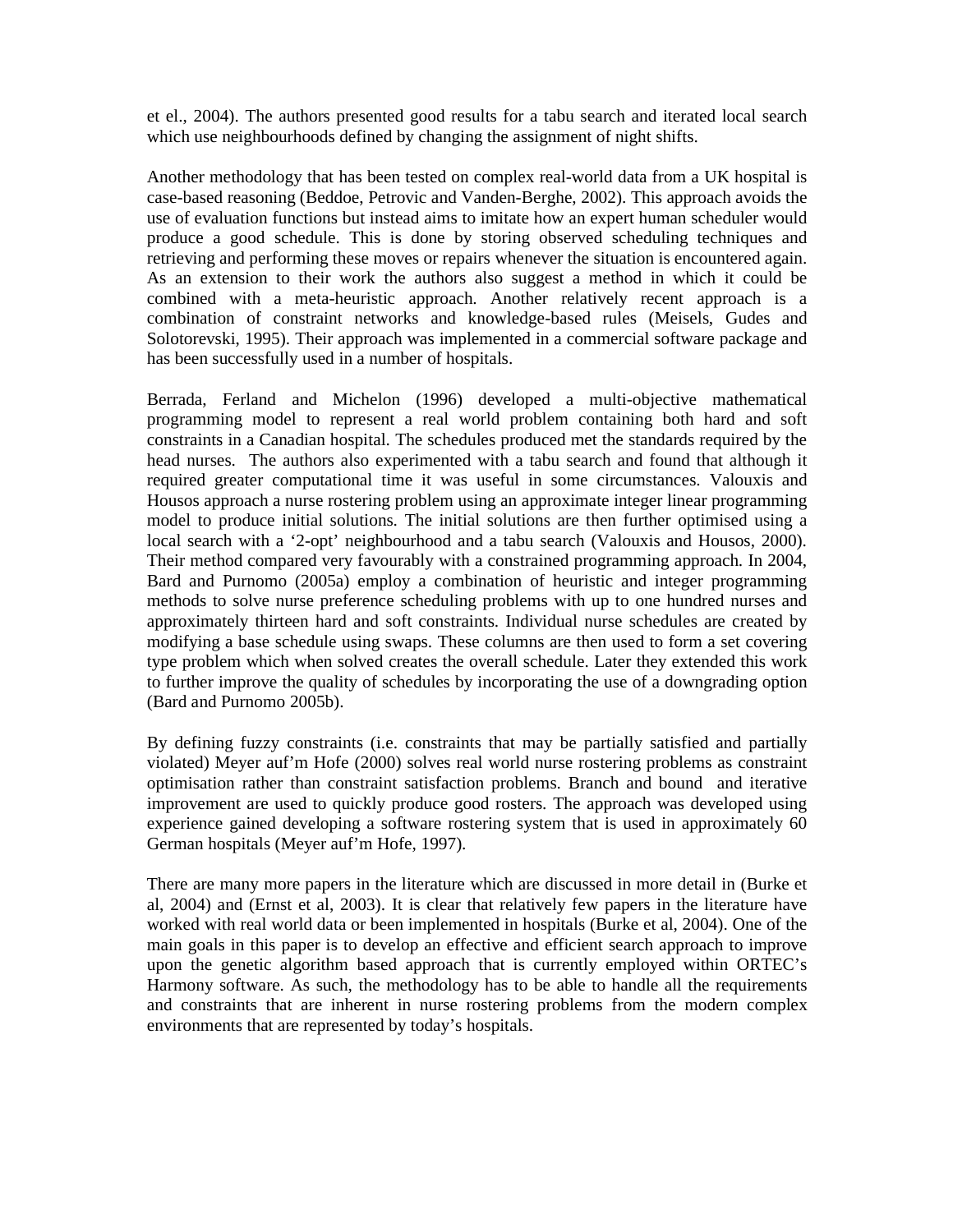This paper presents our investigation on combining a variable neighbourhood search with a method of heuristically unassigning shifts and repairing schedules using heuristic ordering. The next section describes the nurse rostering problem we were dealing with. Sections 2 and 3 detail the algorithm and results respectively. In section 4 we draw conclusions on the success of this approach and possible future extensions.

# **1. Problem Description**

The data for this problem was provided by ORTEC, an international consultancy company who specialise in planning, optimisation and decision support solutions. They support hospitals and other organisations all over the world with automated workforce management solutions.

The schedules are planned in periods of one month. The ward consists of 16 nurses. 12 of the nurses are full time and work 36 hours per week. One nurse works 32 hours per week and the other 3 are also part time and work 20 hours per week. One of the full time nurses request no late shifts (hard constraint), another requests an early or a day shift on January  $7<sup>th</sup>$  (soft) constraint with weight 100). All the other constraints that need to be satisfied are presented in sections 1.2 and 1.3. The data is very typical of their clients' needs.

## **1.1 Shifts and Shift Demand**

There are 4 different shift types in the problem. Table 1 shows the daily demand for these shifts. Each of the shift types cover 9 hours including one hour of resting time. So the actual working hour is 8 hours for each shift type.

| <b>Shift</b> | <b>Start</b> | End         | Mon | Tue | Wed | Thu | Fri | <b>Sat</b> | <b>Sun</b> |
|--------------|--------------|-------------|-----|-----|-----|-----|-----|------------|------------|
|              | time         | <b>Time</b> |     |     |     |     |     |            |            |
| Day $(D)$    | 08:00        | 17:00       |     |     |     |     |     | ∸          |            |
| Early $(E)$  | 07:00        | 16:00       |     |     |     |     |     | ⌒          |            |
| Late $(L)$   | 14:00        | 23:00       |     |     |     |     |     |            |            |
| Night $(N)$  | 23:00        | 07:00       |     |     |     |     |     |            |            |

Table 1 : Shift types and weekly demand.

## **1.2 Hard Constraints**

The following rules must be met at all times otherwise the schedule is considered infeasible and unacceptable.

- Cover needs to be fulfilled (i.e. no shifts must be left unassigned).
- For each day a nurse may start only one shift.
- Within a scheduling period a nurse is allowed to exceed the number of hours for which they are available for their department by at most 4 hours.
- The maximum labour time per week is on average 36 hours over a period of 13 consecutive weeks if this period does not include work during night shifts.
- The maximum number of night shifts is 3 per period of 5 consecutive weeks.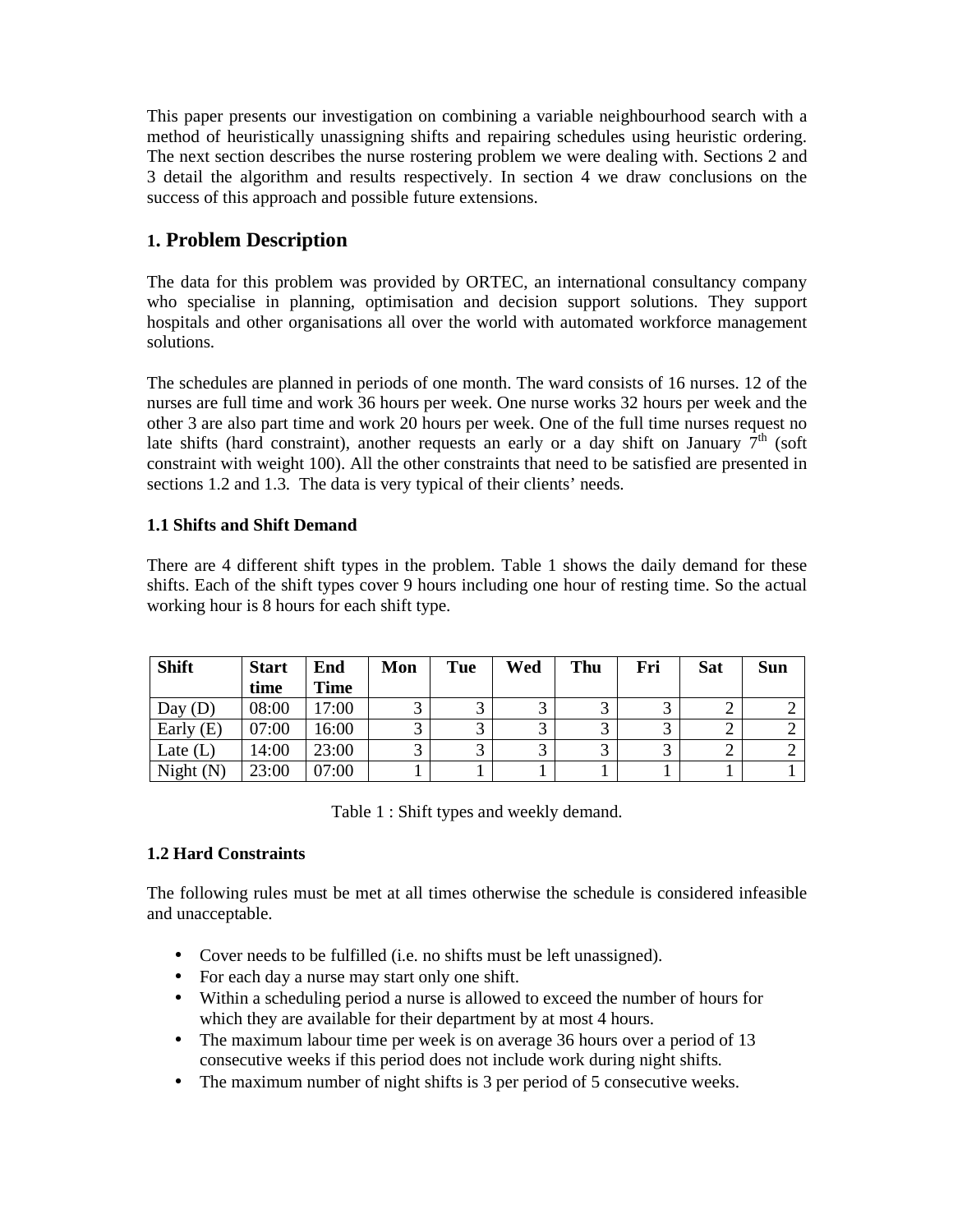- A nurse must receive at least 2 weekends off duty per 5 week period. A weekend off duty lasts 60 hours including Saturday 00:00 to Monday 04:00.
- Following a series of at least 2 consecutive night shifts a 42 hours rest is required.
- During any period of 24 consecutive hours, at least 11 hours of rest is required. A night shift has to be followed by at least 14 hours rest. An exception is that once in a period of 21 days for 24 consecutive hours, the resting time may be reduced to 8 hours.
- The number of consecutive night shifts is at most 3.
- The number of consecutive shifts (workdays) is at most 6.

## **1.3 Soft Constraints**

Ideally these requirements should be fulfilled. However, to obtain a schedule that meets all the hard constraints it is often necessary to break some of the soft rules. A weight is assigned to each soft constraint to reflect its importance (especially in comparison to other soft constraints). A weighting is simply a number. The higher the number, the more strongly desired the constraint or request is. The weights are set either by the head nurses or through feedback from the nurses about what qualities they desire in their schedules. As a rough guide the weights could be described as follows:

Weight 1000 : The constraint should not be violated unless absolutely necessary.

Weight 100 : The constraint is strongly desired.

Weight 10 : The constraint is preferred but not critical.

Weight 1 : Try and obey this constraint if possible but it is not essential.

## **1.4 Evaluation Function**

The evaluation function is the sum of all the penalties incurred due to soft constraint violations. The penalty for each soft constraint is calculated either linearly or quadratically using the violation measurement factors listed in Table 2. also. The violation measurement factor is basically the degree to which the constraint is violated or the excess of the violation.

A soft constraint with a linear penalty function is simply calculated as: The violation measurement factor multiplied by the weight. For example, it is preferable to have at most zero stand-alone or isolated shifts. This is a soft constraint with weight 1000. However, to produce a feasible schedule (i.e. one in which all the hard constraints are fulfilled) it may be necessary to allocate a nurse an isolated shift. This is one more than is preferred so a penalty of 1000 is incurred. If the nurse had two isolated shifts they would have a penalty of 2000 (2  $* 1000$ .

A quadratic penalty function is calculated as: The violation measurement factor squared and multiplied by the weight. For example, it is preferable that during a period of five weeks a nurse performs no more than three night shifts. This is a soft constraint with a weight of 1000. However, it may be necessary to assign five night shifts in the five week period (i.e. 2 more than preferred), then the penalty for this soft constraint violation would be 4000  $(2^2 *$ 1000).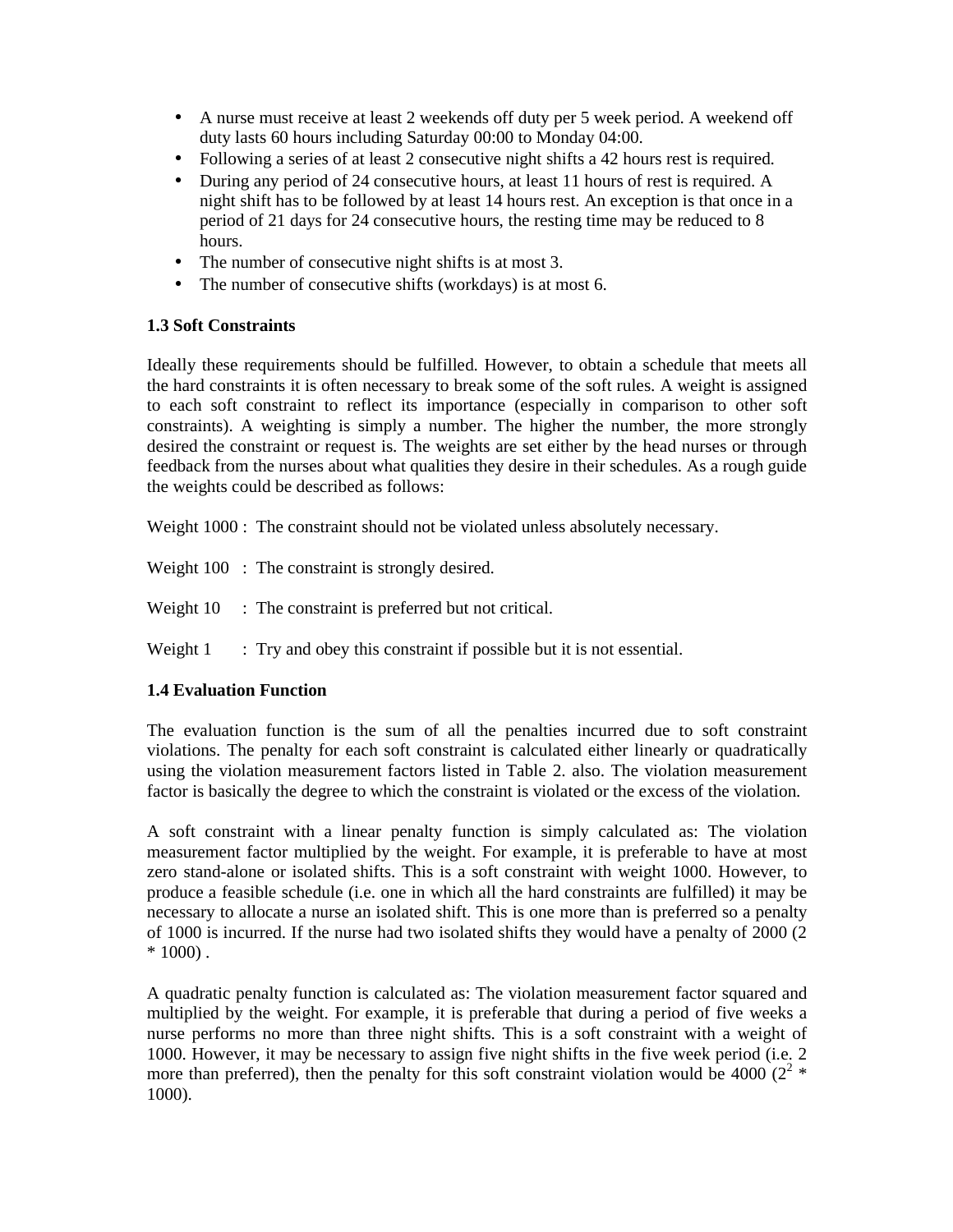| <b>Constraint</b>                                                                                                                                                               | Weight | <b>Penalty</b><br><b>Function</b> | <b>Violation</b><br>measurement factor                                                                                                                                                                                   |
|---------------------------------------------------------------------------------------------------------------------------------------------------------------------------------|--------|-----------------------------------|--------------------------------------------------------------------------------------------------------------------------------------------------------------------------------------------------------------------------|
| For the period of Friday 22:00 to Monday 0:00 a nurse<br>should have either no shifts or at least 2 shifts ('Complete<br>Weekend').                                             | 1000   | Linear                            | Number of non-complete<br>weekends                                                                                                                                                                                       |
| For any employees avoid stand-alone shifts. A stand alone<br>shift is an isolated working day i.e. a shift on a day which<br>is flanked by two days without shifts.             | 1000   | Linear                            | Number of isolated<br>shifts                                                                                                                                                                                             |
| For employees with availability of 30-48 hours per week,<br>the length of a series of <i>night</i> shifts should be within the<br>range 2-3. It could be before another series. | 1000   | Quadratic                         | Difference between<br>length of series and<br>acceptable length<br>range. e.g. if 1 night<br>shift, factor = 1, if 2 or<br>3 night shifts, factor $=$<br>0, if 4 night shifts,<br>$factor = 1$ , if 5 factor =<br>2 etc. |
| For employees with availability of 0-30 hours per week,<br>the length of a series of <i>night</i> shifts should be within the<br>range 2-3. It could be before another series.  | 1000   | Quadratic                         | Difference between<br>length of series and<br>acceptable length range                                                                                                                                                    |
| The rest after a series of <i>day</i> , <i>early</i> or <i>late</i> shift is a<br>minimum of 2 days.                                                                            | 100    | Linear                            | Factor is one if only<br>one day of rest<br>otherwise zero                                                                                                                                                               |
| For employees with availability of 30-48 hours per week,<br>within one week the number of shifts is within the range 4-<br>5.                                                   | 10     | Quadratic                         | Difference between<br>length of series and<br>acceptable length range                                                                                                                                                    |
| For employees with availability of 0-30 hours per week,<br>within one week the number of shifts is within the range 2-<br>3.                                                    | 10     | Quadratic                         | Difference between<br>length of series and<br>acceptable length range                                                                                                                                                    |
| For employees with availability of 30-48 hours per week,<br>the length of a series of shifts should be within the range of<br>$4-6.$                                            | 10     | Quadratic                         | Difference between<br>length of series and<br>acceptable length range                                                                                                                                                    |
| For employees with availability of 0-30 hours per week,<br>the length of a series of shifts should be within the range 2-<br>3.                                                 | 10     | Quadratic                         | Difference between<br>length of series and<br>acceptable length range                                                                                                                                                    |
| For all employees the length of a series of <i>early</i> shifts<br>should be within the range 2-3. It could be within another<br>series.                                        | 10     | Quadratic                         | Difference between<br>length of series and<br>acceptable length range                                                                                                                                                    |
| For all employees the length of a series of late shifts<br>should be within the range of 2-3. It could be within<br>another series.                                             | 10     | Quadratic                         | Difference between<br>length of series and<br>acceptable length range                                                                                                                                                    |
| An early shift after a day shift should be avoided.                                                                                                                             | 5      | Linear                            | Number of early shifts<br>after days shifts                                                                                                                                                                              |
| A night shift after an early shift should be avoided.                                                                                                                           | 1      | Linear                            | Number of night shifts<br>after early shifts                                                                                                                                                                             |

Table 2 : Soft Constraints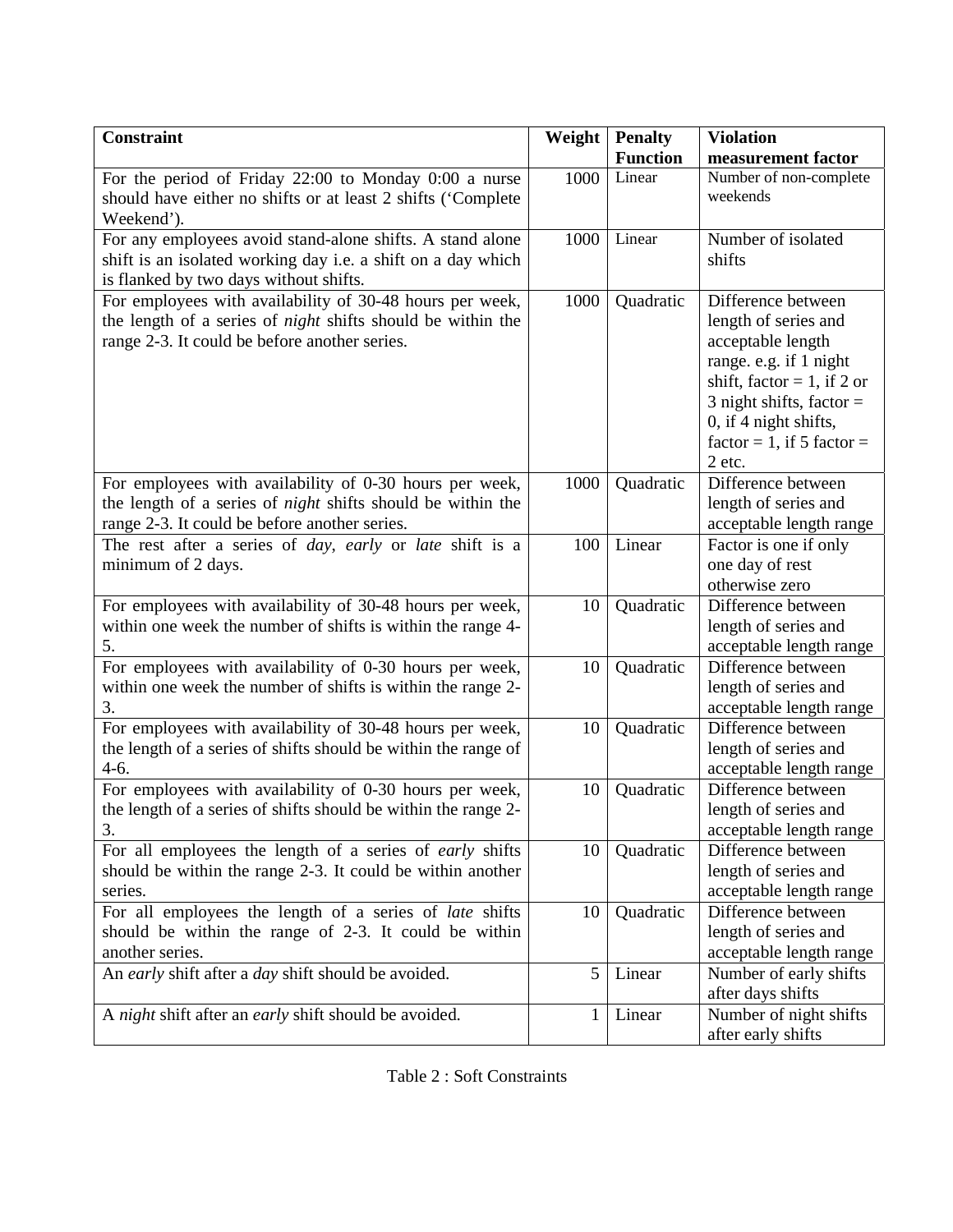As mentioned previously, a feasible schedule is a schedule that satisfies all the hard constraints. A penalty for an infeasible schedule can still be calculated but in our system a feasible schedule is always considered better than an infeasible schedule regardless of penalty values. Comparing feasible and infeasible schedules can be problematic for some algorithms such as a genetic algorithm as discussed by Aickelin and White. (2004). For our algorithm though these difficulties did not arise as we were always able to eventually find feasible solutions.

It is now possible to define the objective of the problem: To find a feasible schedule with the lowest possible penalty caused by soft constraint violations. From the perspective of the head nurse, of course, the actual penalty *hides* a lot of information about the solution but it is not totally meaningless. By examining the penalty for each schedule it is possible to gain some idea of the schedule quality. For example, if the penalty is less than 1000 then we know that all the constraints with weight 1000 have been satisfied. However, the key to producing satisfactory schedules is obviously setting the correct weights and ensuring that all the required constraints are defined. Therefore it is essential that the end user either has a good understanding of how to set the weights and define constraints or they have clearly described their requirements to the software administrator.

# **2. The Hybrid Variable Neighbourhood Search Algorithm**

The algorithm that we present in this paper is an iterative process in which variable neighbourhood search is followed by a schedule disruption and repair strategy. The repairing of the schedule is performed using a heuristic ordering technique. Back tracking is also performed to further improve the quality of the schedules produced.

The overall process is illustrated by the pseudo-code in Figure 1.

```
Create Initial Schedule 
REPEAT 
     Variable Neighbourhood Search 
     IF current penalty < best penalty THEN 
         SET best schedule to current schedule 
         SET best penalty to current penalty 
     ELSE 
         SET Current Schedule to Best Schedule (i.e. Backtrack one step) 
     ENDIF 
     Unassign shifts of a set of nurses 
     Repair schedule (using heuristic ordering method) 
UNTIL search terminated
```
Figure 1. Pseudo-code of the overall hybrid algorithm

#### **2.1 Initialisation**

A heuristic ordering is used to create the initial schedule. In the experimentation section, we will be comparing our approach against a commercial genetic algorithm developed by ORTEC and in use in real hospital environments. The commercial genetic algorithm this hybrid variable neighbourhood search is evaluated against uses a similar heuristic ordering method to create its initial population of schedules.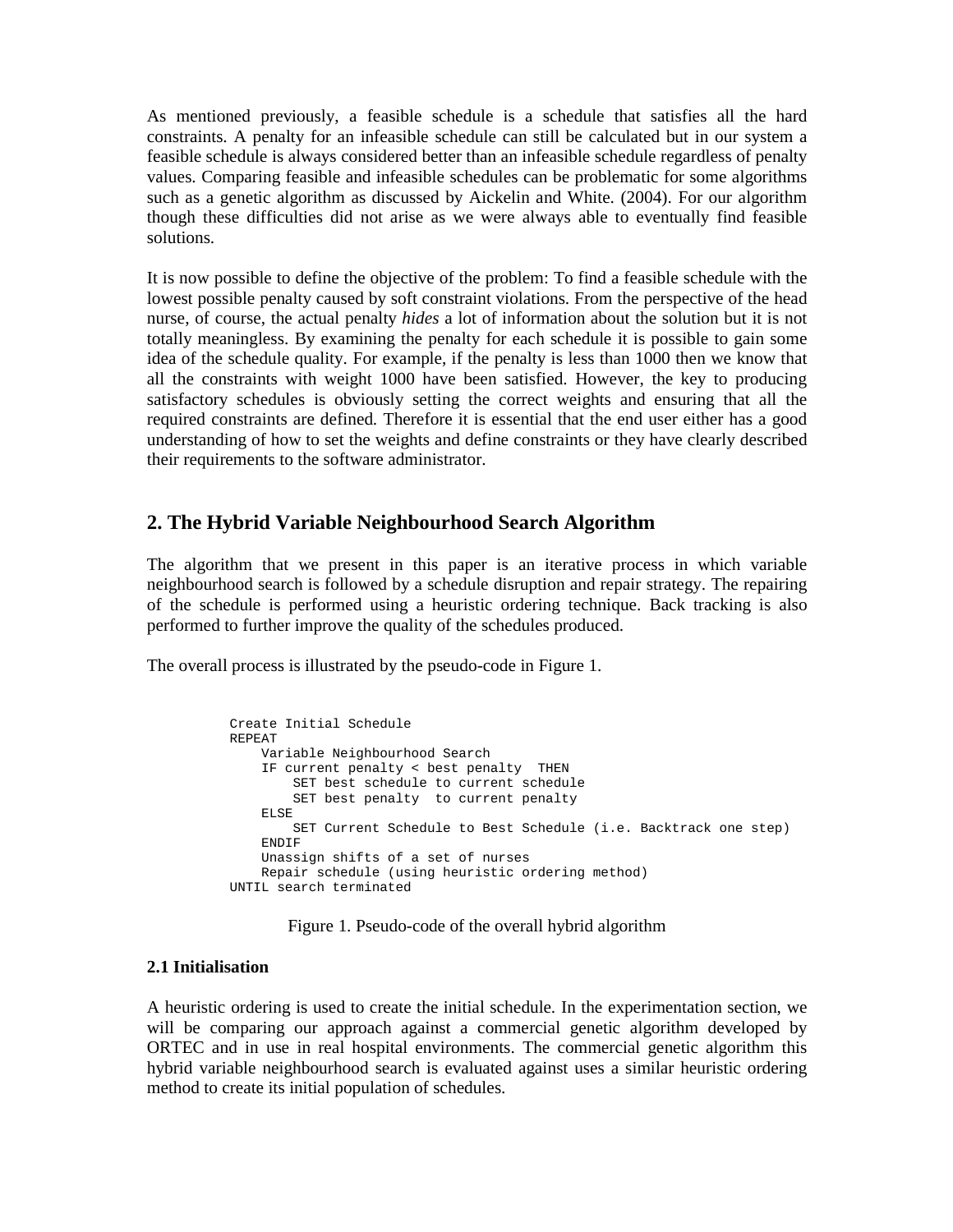The aim of the heuristic ordering process is to sort all the shifts in order of the estimated difficulty of assigning them or how likely they are to cause high penalties (by using the criteria shown in Table 3). Using the weighted sum to identify them, the more troublesome shifts are then assigned earlier on in the schedule construction process.

Once the shifts have been sorted in the order in which to try and assign them, they are in turn assigned to each nurse to calculate the penalty that would be incurred if the shift was assigned to that nurse. The shift is then assigned to the nurse that gains the least penalty in receiving that shift.

The attributes of a shift that are examined when ranking the shifts in the order of *possible difficulty to assign* are described in Table 3. along with the functions used to assign its total weight for ranking.

| <b>Shift Criteria</b>     | <b>Evaluation Function</b>                    |     |  |  |  |  |
|---------------------------|-----------------------------------------------|-----|--|--|--|--|
| Night Shift               | Weight                                        | 100 |  |  |  |  |
| Weekend Shift Weight      |                                               | 50  |  |  |  |  |
| Number of<br>valid nurses | (NumValidNurses / TotalNumNurses) * Weight    | 70  |  |  |  |  |
| Shift Date                | Weight * (Schedule.EndDate - Shift.BeginDate) | 20  |  |  |  |  |

Table 3: Shift evaluation criteria

The first two criteria in Table 3. are obvious to examine as there are high penalties associated with night shift and weekend shift constraints. The third criterion used is to deduce how many nurses are able to fulfil this shift. If there are many nurses able to undertake it then it can be scheduled later but if there are very few then it is a good idea to assign it early on in the process. The shift date criteria is used to try and ensure that shifts in the early days in the scheduling period are assigned earlier on in the process. This is useful as these shifts are more likely to conflict with the previous schedule's assignments. The shift date evaluation function is in units of days.

## **2.2 Variable Neighbourhood Search**

When the initial schedule has been created using the heuristic ordering method described above, a simple Variable Neighbourhood Search is applied. This makes use of two neighbourhoods. Both of these neighbourhoods are commonly used by meta-heuristic approaches and have been described before, see, for example, (Burke et al. 2002). The two neighbourhoods are defined by the following moves or changes to a schedule:

- 1. Assigning a shift to a different nurse.
- 2. Swapping the nurses assigned to each of a pair of shifts.

The first neighbourhood is a lot smaller than the second neighbourhood. However, it is observed that moves in the second neighbourhood can improve the quality of the schedule quite significantly.

Our Variable Neighbourhood approach is basically a Variable Neighbourhood Descent. Initially it was implemented in a greediest or steepest descent manner. However, after some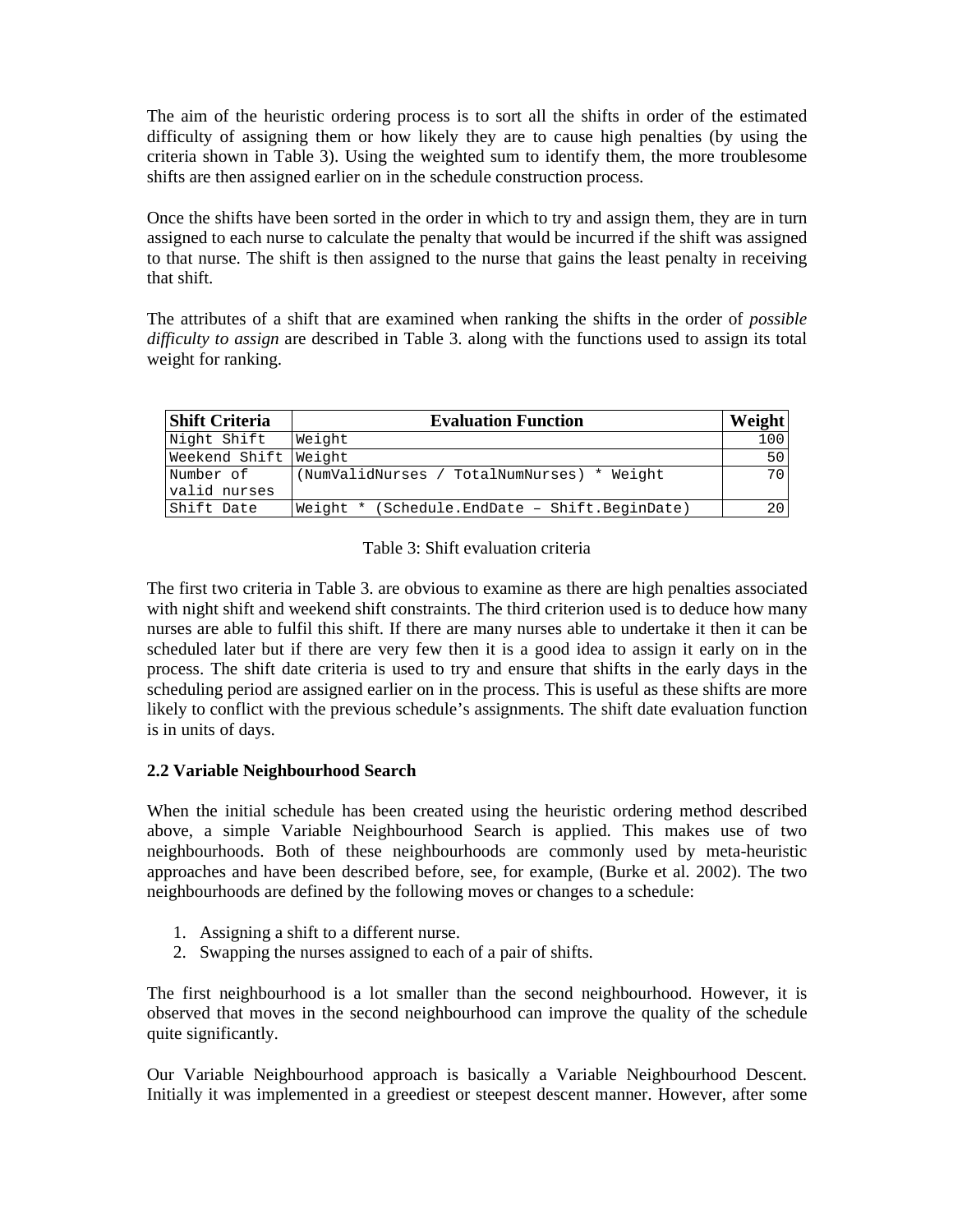experimentation this was changed to a quickest descent algorithm as shown in the following pseudo-code.

```
SET MoveMade to TRUE
WHILE MoveMade is TRUE 
       SET MoveMade to FALSE 
       FOR each move in neighbourhood one 
            IF an improving move THEN 
               make this move 
               SET MoveMade to TRUE 
           END IF 
       END LOOP 
       IF MoveMade IS TRUE THEN 
           go back to start of WHILE loop 
       END IF 
       FOR each move in neighbourhood two 
           IF an improving move THEN 
               make this move 
                SET MoveMade to TRUE 
           END IF 
       END LOOP 
   ENDWHILE
```
Figure 3. Pseudo-code of VNS

As can be seen from Figure 3 the smaller neighbourhood (neighbourhood 1) is repeatedly examined for an improving move and the move is executed if found. When there are no improving moves left in neighbourhood 1, then the much larger neighbourhood 2 is examined. If a move in neighbourhood 2 is used then neighbourhood 1 is examined again. This is repeated until there are no improving moves left in neighbourhood 1 and 2.

Initially the Variable Neighbourhood Search was implemented in a greediest or steepest descent manner. That is, for each of the moves in the neighbourhood, identify the move or swap that would bring the most improvement and then perform that move or swap. The disadvantage in steepest descent is the extra time required to examine every move and swap, especially in a highly constrained problem like this in which there are many constraints to check and penalties to calculate on each move. This was especially noticeable in the second neighbourhood which is quite large.

In an attempt to decrease the running time of the algorithm a quickest descent form of VNS was tested. That is, until no more improving moves are found, examine each move and swap and execute the move or swap if it decreases the schedule's overall penalty at all.

It was interesting to discover that for this problem using these neighbourhoods the quickest descent method was not only faster than steepest descent but it was usually at least as good and sometimes better in comparison. This was an interesting observation.

We will briefly explain why the available neighbourhoods are restricted to these two neighbourhoods. For example, in Burke et al, 2002 a VNS for a nurse rostering problem is introduced which uses a larger set of neighbourhoods. If these neighbourhoods are examined more closely, however, it can be observed that many of them are already included in our larger two. Merging many of these neighbourhoods and searching them exhaustively is now possible due to recent increases in hardware technology and computing power that we have witnessed over the past few years (although the paper was published in 2002, the experiments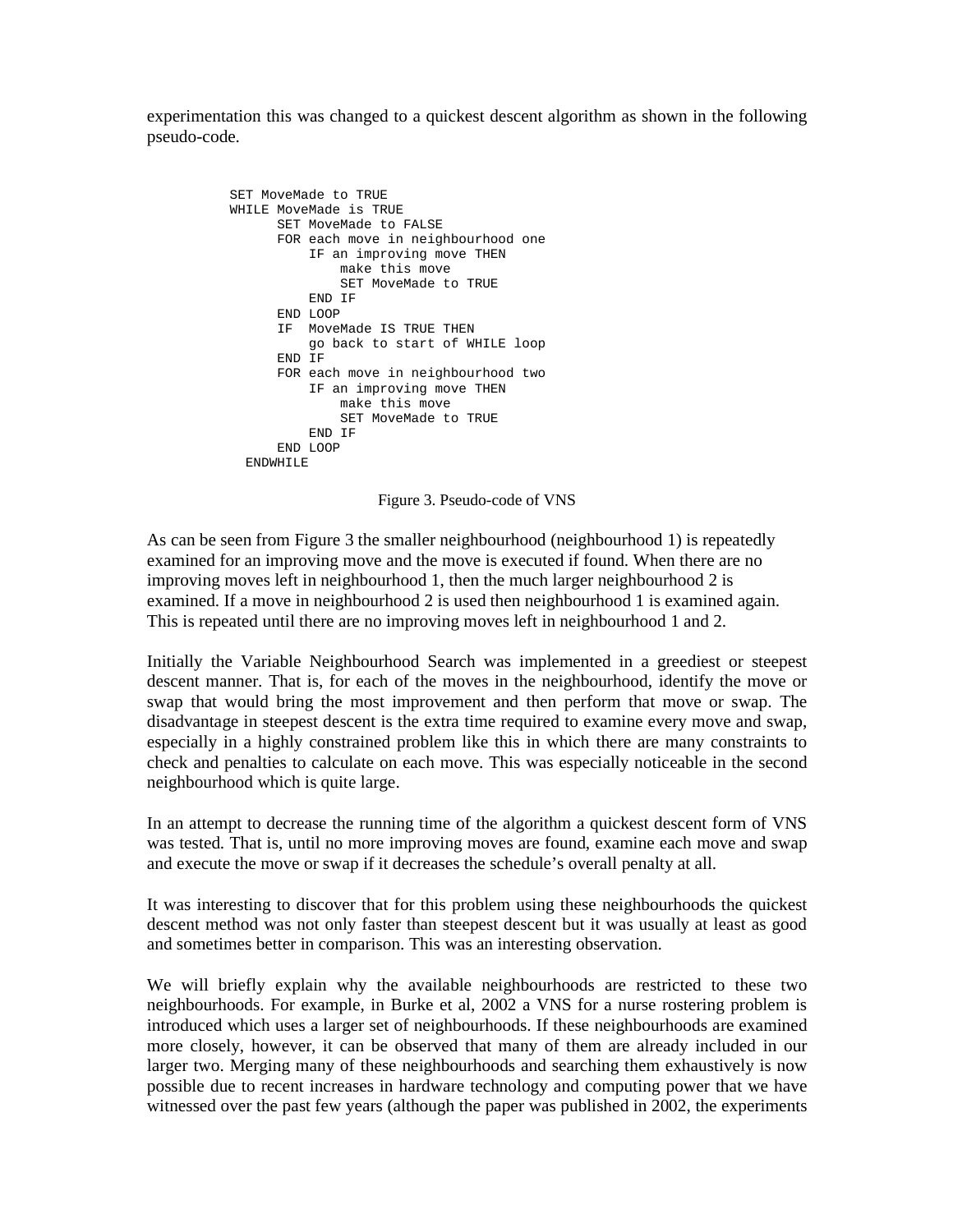were performed on an IBM RS6000 PowerPC as the scheduling system had already been in development for some years previously). Secondly, some of the other neighbourhoods are used to add moves which diversify the search and are used regardless of the effect on the schedule's penalty. So they are not appropriate for use in a VNS descent.

#### **2.3 Making the Schedule Feasible**

After the creation of the initial schedule described earlier, or the larger movements in the search space which are described later, the schedule is often still infeasible in that the shift cover may not yet have been fulfilled i.e. not all the required shifts have yet been assigned because there is no nurse to assign the shift to without violating a hard constraint. As hard constraints have no weighting and are not considered in the penalty function it is necessary to also keep track of the number of unassigned shifts or hard constraint violations for the current schedule. A schedule with less unassigned shifts than another schedule is considered to be better than the other, regardless of the difference in the penalty value. So if a move increases the penalty but decreases the number of unassigned shifts or hard constraints then it is accepted. Therefore during the VNS, if there are still unassigned shifts, then after a successful move or swap an attempt is made to see if it is now possible to assign any of the unassigned shifts without creating hard constraint violations. It is often the case that managing to assign an unassigned shift will increase the penalty significantly but a schedule with a high penalty and no hard constraint violations is preferable to any schedule with hard constraint violations.

#### **2.4 Schedule Disruption and Repair**

Generally, at the end of the VNS phase the schedule not only has a lower penalty than before but the schedule is also usually now feasible.

After the VNS, a local optimum will have been reached from which it is impossible to escape simply by examining the two neighbourhoods described. To improve upon the current schedule it is now necessary to move to a different area of the search space from which it will hopefully be possible to find a schedule with a penalty lower than the best found so far (by using the VNS again.)

The obvious way of making this 'jump' would be to use a tabu search or simulated annealing mechanism. However, preliminary experimentation revealed that it would be difficult to successfully hybridise one of these traditional meta-heuristics with this particular VNS and produce better schedules in reasonable computation times.

The reason for this is due to the large size of the second neighbourhood which increases the computation time required for the VNS. For a tabu search or simulated annealing approach to be successfully combined with this VNS, it was estimated that a search time of days would be necessary whereas (from the nature of the problem) it was preferable to keep the search time to a magnitude of hours. Although a computation time of days would not be totally unacceptable, a shorter time is preferred because often the head nurse or planner may be presented with last minute requests or situations which may require a new schedule to be created and in this scenario a very long execution time is unhelpful.

In an attempt to improve upon the schedules produced by the VNS in an acceptable computation time, an alternative method was developed. The idea is to heuristically select sections of the overall schedule which could possibly be improved and to then attempt to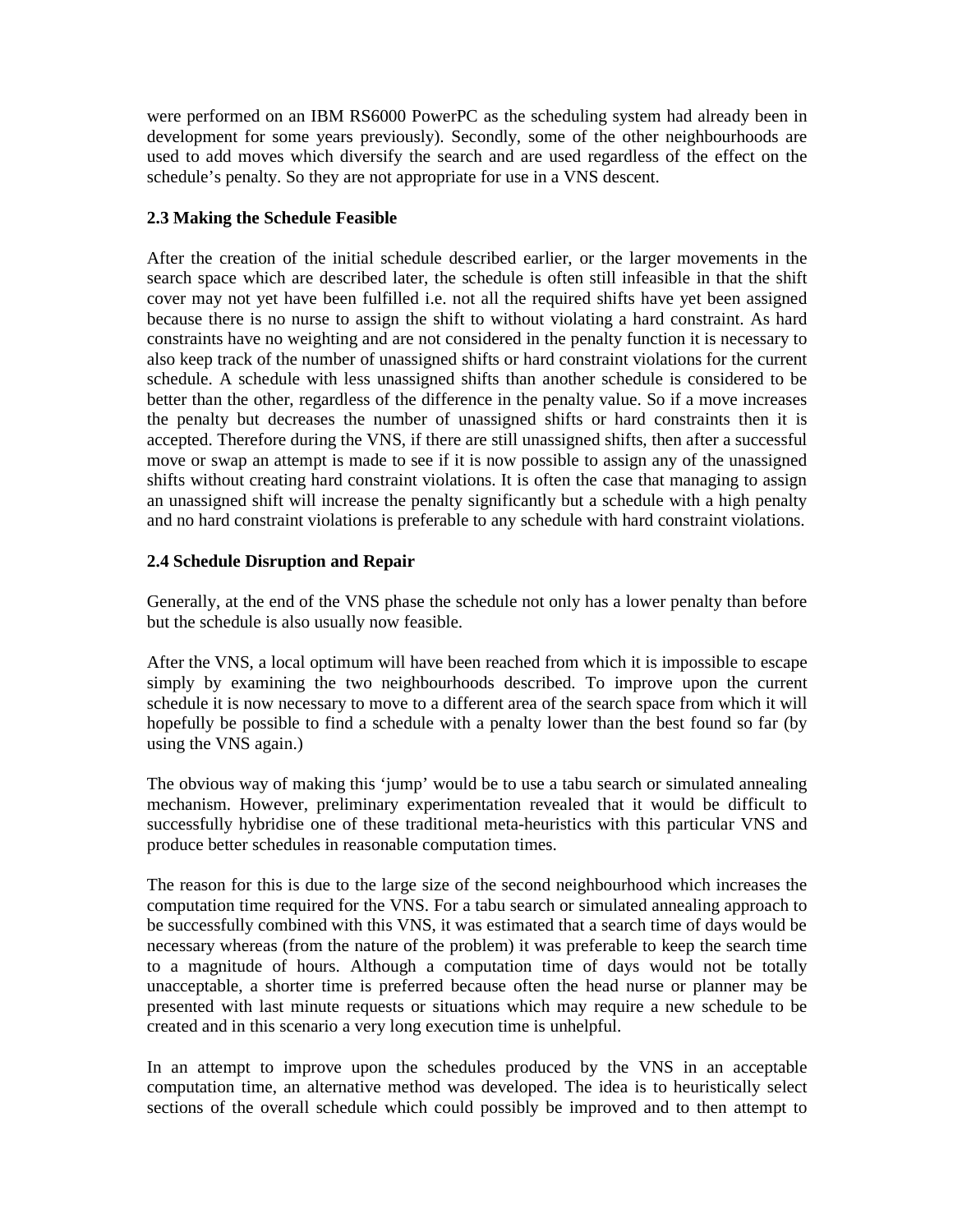improve them. To do this the nurses are ranked in order of the penalties for their own personal schedule. A certain number of nurses with the highest personal penalties are selected and all the shifts assigned to these nurses are unassigned. For these instances in which there are 16 nurses, it was discovered (after a series of experiments) that a good number of nurses to unassign the shifts allocated to was 3.

The unassigned shifts are then reassigned using the heuristic ordering method described earlier in section 2.1. VNS is then performed as before to see if a better schedule can be produced.

The process of un-assigning the shifts of a certain number of the most highly penalised nurses of the current schedule, repairing the schedule using heuristic ordering and then performing VNS could be carried out indefinitely until a satisfactory schedule is found. However, it was discovered that after the destruction, repair and VNS phases of the algorithm were performed the current schedule was often relatively poor and any subsequent schedules found from this point on were also relatively poor and only occasionally would the current schedule's penalty be reduced to an acceptable value again. The reason for this is believed to be due to the very high penalties associated with the night shifts for these particular instances. Once bad sequences of night shifts are introduced into the schedule, it is difficult to recover simply through the VNS with these neighbourhoods alone. Another weakness in this method is that, although better schedules were being found, it was too infrequently during the algorithm. It could be observed that although good schedules were being found they were often of all about the same penalty with no great improvements on the best penalty.

To overcome these problems we introduced the following process. If after the VNS, the penalty of the current schedule is not less than the best schedule found so far, then the current schedule is reset to the best schedule and the shifts for a different set of nurses are unassigned and reassigned. The set of nurses selected to have their shifts reassigned is the set with the next lowest collective penalty to the set selected previously if no overall improvement was found before.

#### **2.5 Genetic Algorithm**

Harmony uses a genetic algorithm to produce schedules and rosters. This existing algorithm provides a benchmark upon which to compare the performance of the algorithm described here.

The genetic algorithm of Harmony is designed to be robust and effective for a wide variety of nurse rostering problems. To achieve this, like our algorithm, it does not heavily rely on problem specific knowledge or use detailed knowledge of the problems' structures. An algorithm designed for a specific problem which heavily exploits its particular structure is likely to be more effective but less useful when other problems are considered. The genetic algorithm has, however, already performed in a more than satisfactory manner for a number of clients with varying requirements.

The algorithm has a number of phases. Firstly the initial population of schedules is created using a similar heuristic ordering method to the one described in this paper but ensuring each individual (or schedule) is different enough to introduce sufficient diversity in the population. Successive generations are created using roulette wheel parent selection, two types of crossover and three types of mutation. The particular crossover and/or mutations used are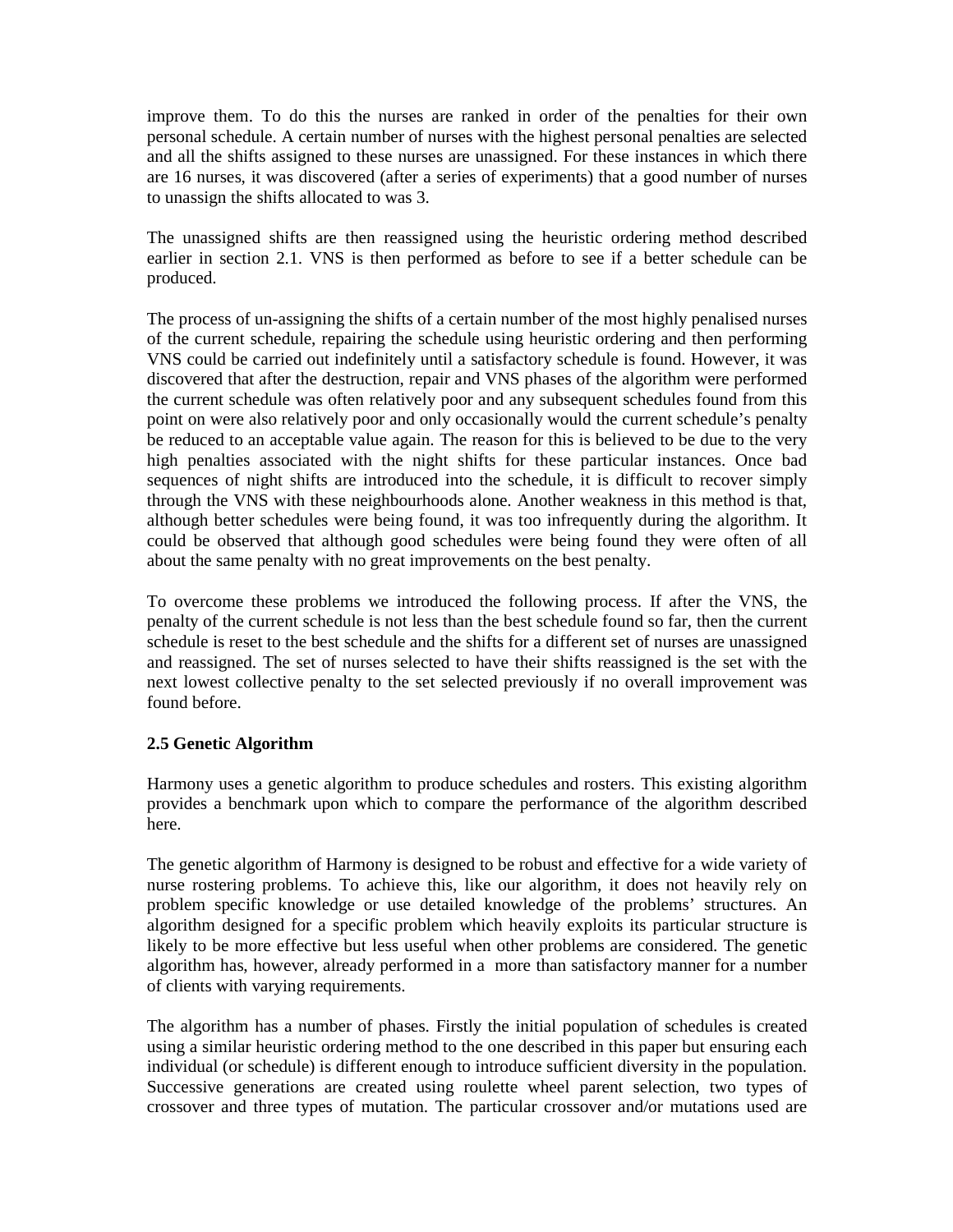determined statistically by measuring their success in previous use between generations. The genetic algorithm terminates when a minimum threshold of improvement between generations is reached. After the GA phase a local search is performed to further optimise the best schedule found.

## **3. Results**

To develop this algorithm the workforce management and planning software Harmony™ (Post and Veltman, 2004) developed by ORTEC was used. Employing Harmony provided a number of advantages from a research point of view. The software has a highly developed user interface with which a large number and wide variety of nurse rostering problems can be defined and created. All data structures and methods for manipulating the problem instances themselves already exist with many hours of work already performed in optimising their access and use. This meant we were able to concentrate on creating, testing and improving an efficient algorithm for a wide variety of nurse rostering problems. Obviously the software also provides a clear visual display of the schedules and with precise breakdowns of why each employee receives the penalty they have. It was also particularly useful to have an existing commercial strength algorithm for comparing our work against.

Both algorithms were implemented using Delphi 5. The experiments were performed using a PC with a Pentium 1700MHz processor and Windows 2000 operating system.

#### **3.2 Comparison of the Hybrid Variable Neighbourhood Approach with the Genetic Algorithm**

|                                                                     |  |  |  | Jan Feb Mar Apr May Jun Jul Aug Sept Oct Nov Dec |     |          |  |
|---------------------------------------------------------------------|--|--|--|--------------------------------------------------|-----|----------|--|
| GA (60 mins) 775 1791 2030 612 2296 9466 781 4850 615 736 2126 625  |  |  |  |                                                  |     |          |  |
| VNS (30 mins) 735 1950 2055 501 2285 9312 660 4975 761 665 2041 625 |  |  |  |                                                  |     |          |  |
| VNS (60 mins) 735 1866 2010 457 2161 9291 481 4880 647              |  |  |  |                                                  | 665 | 2030 520 |  |

Table 4: Comparison of our Hybrid Approach and the Genetic Algorithm

Table 4 presents the results obtained after applying the algorithms to each of the problem instances. The best results among the approaches are highlighted in bold. As can been seen from the results, our hybrid VNS algorithm finds better solutions than the existing commercial genetic algorithm for nine out of the twelve problem instances. For seven of the twelve months the VNS after 30 minutes also outperforms the GA after 60 minutes.

It is interesting to see that although all the problem instances are quite similar, the penalties for each month are quite different (varying from 457-9466). These differences are due to the structure of the month itself. For example, if the period starts on a Sunday then many of the nurses will automatically gain an unavoidable penalty by not working a complete weekend as the previous scheduling period is empty. Due to the lack of scheduling history for each of these instances there is always an unavoidable penalty so a penalty of zero will not be found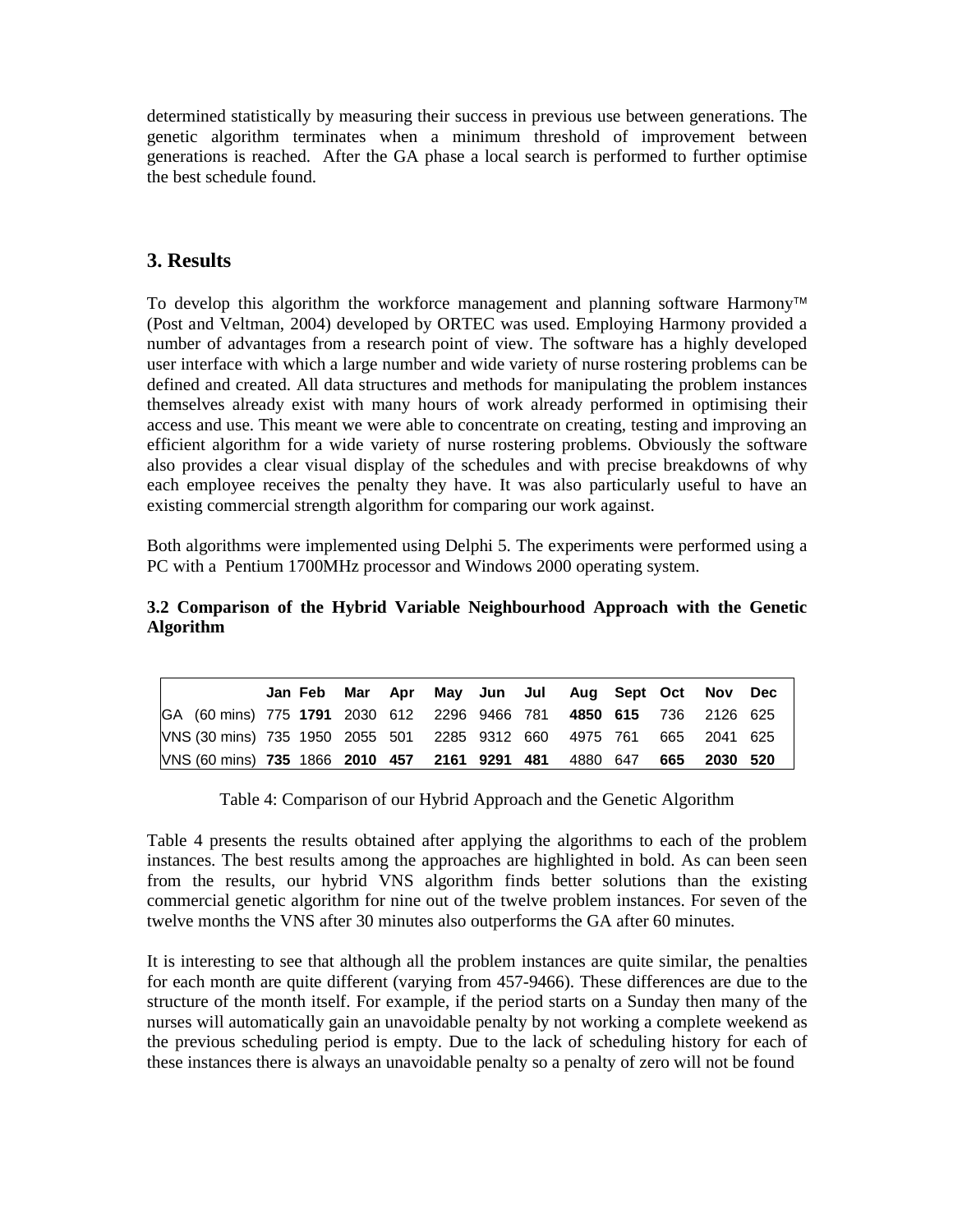

Figure 5. Comparison of the algorithms' progress for schedule January 2003

Figure 5. shows the progress of the two algorithms in finding schedules for the month of January. The graph shows the penalty for the best schedule found so far for each algorithm after *x* minutes. For the genetic algorithm, a steady decrease in penalty can be seen over the sixty minutes as after each generation a new best schedule is often found as a result of the crossover and repair operations. A drop of over 1000 in penalty in under a couple of minutes is most likely due to one of the constraints with a weight of 1000 being satisfied as well as other small improvements being made. The relatively steep (as all the soft constraints with weight 1000 have now been satisfied) decrease in penalty in the last two minutes for the GA is due to the final local optimisation phase.

For the Hybrid VNS it can be seen that within four minutes (after a couple of iterations of the algorithm) the best schedule already has a penalty close to that produced finally by the GA at the end of the sixty minutes. Between the fourth and sixtieth minute an additional better schedule is found as a result of the schedule disruption, repair and VNS. From observing the algorithm when applied to the other scheduling periods, within the first sixty minutes there are usually three or four improvements in the best local optimum found between the fourth and sixtieth minute.

For each month, to ensure that the inputs are the same for both algorithms, the previous schedules are all emptied of assignments. Having an empty previous scheduling period already introduces penalties in the current scheduling period which cannot be removed by any possible shift assignments. The problem instances are similar in structure as the differences are due to the number of days in the month and the weekdays the month starts and finishes on.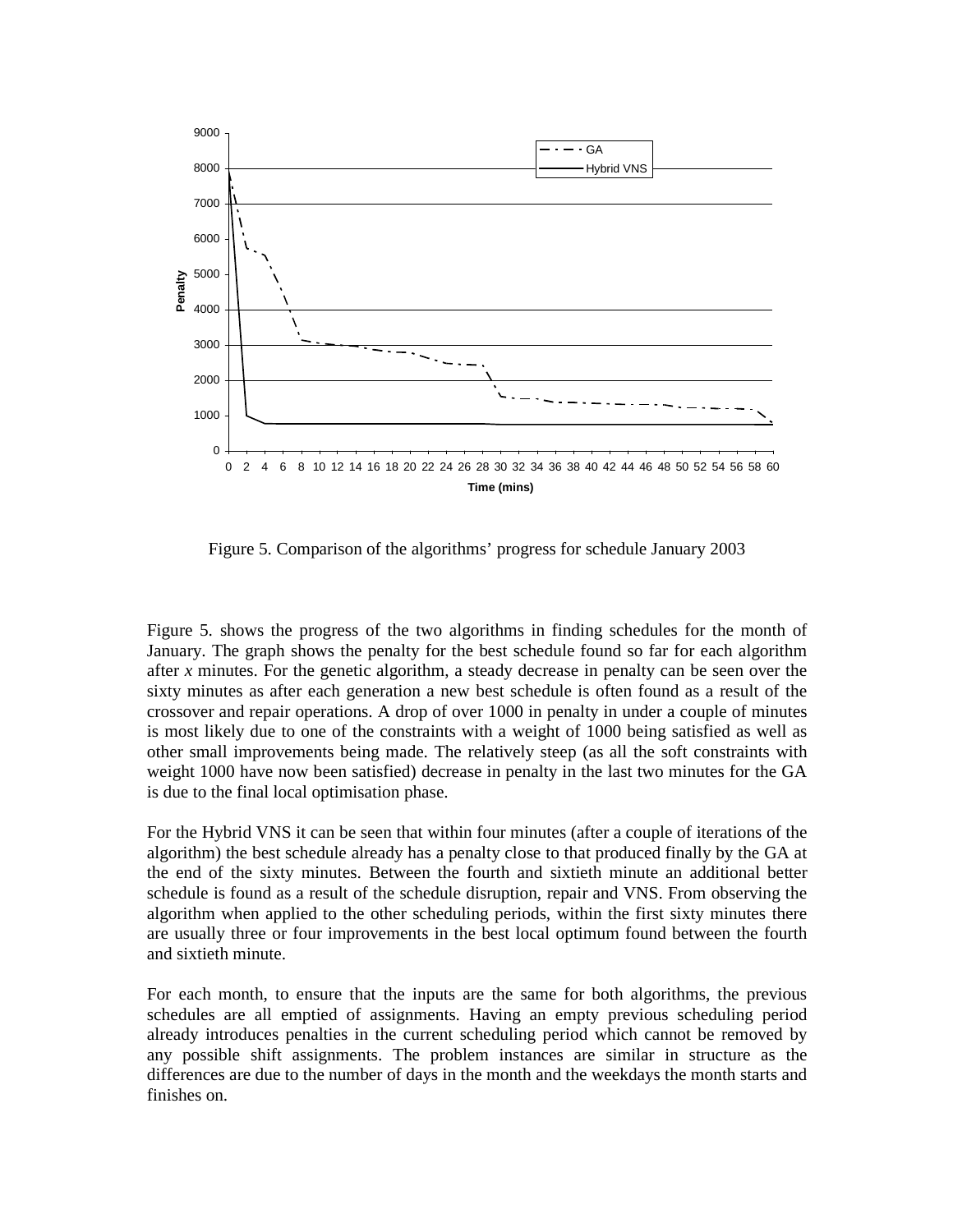#### **3.2 Experimentation with longer computation times**

The hybrid VNS algorithm is more likely to find a better solution the more time it is given. As can be seen, for eleven of the twelve months, the best schedule found after 60 minutes is better than the best schedule found after 30 minutes. However, in most hospitals, schedules can be produced a long time in advance of when they are required. This observation motivated our experiments with granting the algorithm more computation time than just one hour.

The hybrid VNS was granted 12 hours of computation time for the scheduling period January 2003. For this scheduling period, the best schedule ever found by an extended run of the genetic algorithm (for a period of about 24 hours) had a penalty of 681. The best schedule previously known for this period (which was produced manually) had a penalty of 587. After 12 hours the hybrid VNS had found a schedule with penalty 541. It is important to note that our approach is producing the best known solution (produced either automatically or manually) on this real world problem instance. Moreover, it is producing it within a period (overnight) which is quite appropriate for this kind of problem. The results are summarised in Table 4. As can be seen, if more computation time is given the schedule can be significantly improved. Moreover, in the context of this particular problem, it is quite appropriate to run the algorithm overnight (say 12 hours).

| <b>Algorithm</b>                                  | <b>Penalty</b> |  |  |
|---------------------------------------------------|----------------|--|--|
| Hybrid VNS after 30 minutes                       | 736            |  |  |
| Hybrid VNS after 60 minutes                       |                |  |  |
| Best ever G.A. (24 hours)                         |                |  |  |
| Previous best known (made by manual improvements) |                |  |  |
| Hybrid VNS after 12 hours                         |                |  |  |

Table 4: Experimentation with longer computation times

# **4. Conclusions**

The hybrid VNS algorithm described has been shown to be a relatively straightforward but highly effective approach for this problem and is a viable and more effective alternative to the existing genetic algorithm for the commercial workforce management and planning software HARMONY<sup>™</sup>. The VNS algorithm has been shown to regularly find superior schedules when compared against the genetic algorithm that is currently in use, and to have found best known schedules up to now for some of the scheduling periods (by running the algorithm for 12 hours). The VNS algorithm represents a significant improvement over a commercially successful methodology.

The shift un-assignment and repair using heuristic ordering method has been shown to be a efficient and effective method of exploring the search space and when it is combined with the VNS, schedules of high quality can be found. It was also discovered that back-tracking was very useful in finding better solutions more quickly by reducing the exploration of paths which only led to poor quality solutions.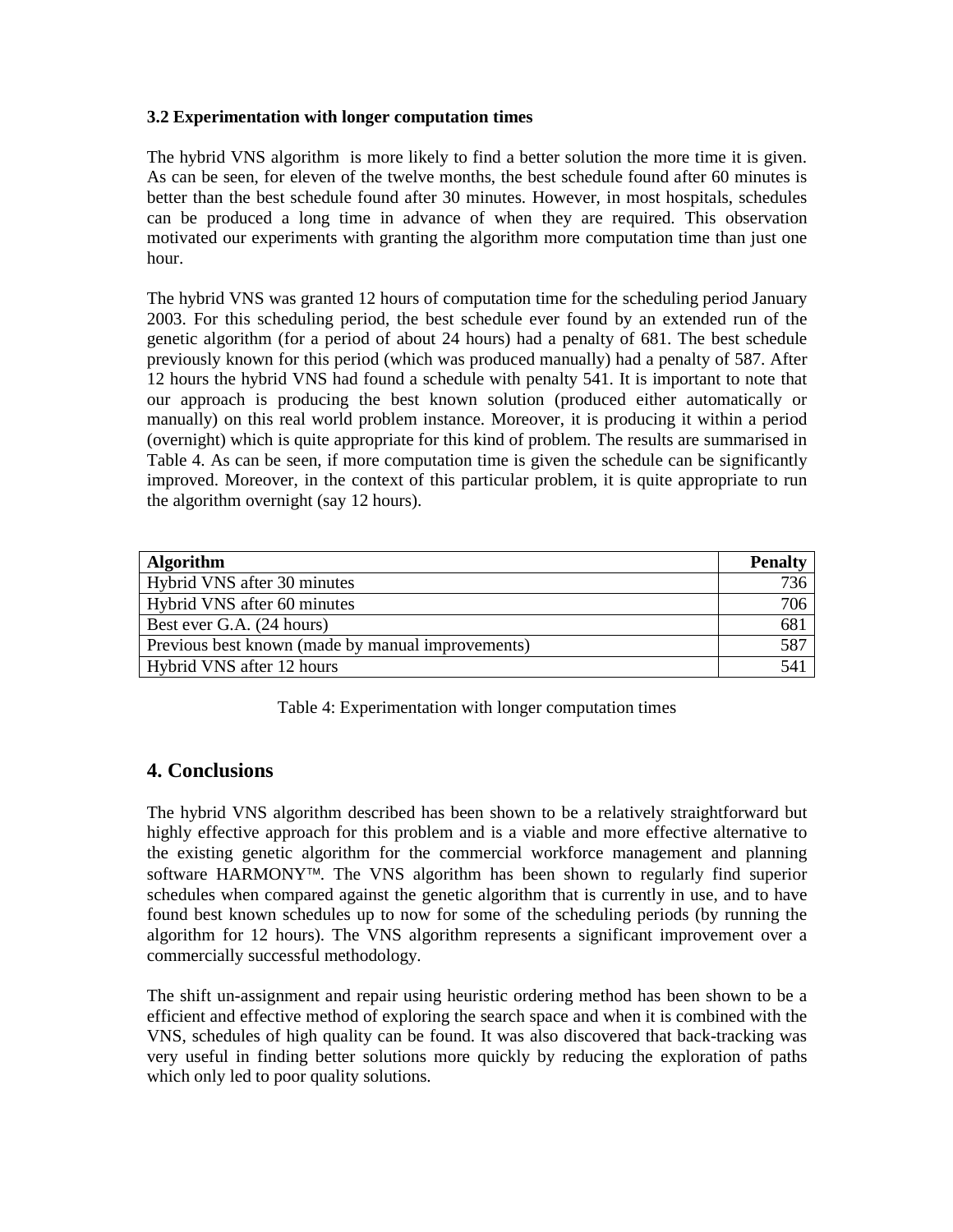Even though the results produced by this algorithm are good there are areas in which it could possibly be improved and need exploring, especially if it were being designed to be run over a longer time period than one hour. For example, after the VNS, when selecting the area of the schedule to un-assign shifts from, a simple method is used: Un-assign the shifts belonging to a fixed number of nurses with the highest personal schedules. This is an obvious heuristic and has been shown to work well. However, it is possible that there is a more effective method of selecting which and how many shifts to un-assign and reassign using the heuristic ordering. Also, eventually, the algorithm described here would run to completion. The time taken to do this would depend upon the machine executing it and the dimensions of the problem instance. It is possible to extend the search further if it were decided to give the search more time. For example, during the search the other schedules found could be saved and ranked. Then, once all the un-assignment, repair and back-track to best schedule found moves have been made, the algorithm could be restarted but back-tracking to the second best known schedule if necessary and if that does not find a better schedule try the third best and so on. This may prove to work as the un-assignment, repair, VNS sequence may be able to find an even better schedule if started from a different point in the search space, to just the best known schedule.

## **Acknowledgements**

This work was supported by EPSRC grant GR/S31150/01. We would also like to thank the anonymous referees for their helpful comments and suggestions.

#### **References**

U. Aickelin, K. A. Dowsland (2000). "Exploiting problem structure in a genetic algorithm approach to a nurse rostering problem." *Journal of Scheduling*, Volume 3, Number 3, pages 139-153.

U. Aickelin and K. Dowsland (2003). "An Indirect Genetic Algorithm for a Nurse Scheduling Problem." Computers and Operations Research, volume 31, pages 761-778.

U. Aickelin, J. Li (2004). "The Application of Bayesian Optimization and Classifier Systems In Nurse Scheduling." *Proceedings of the 8th International Conference on Parallel Problem Solving from Nature* (PPSN VIII), Lecture Notes in Computer Science 3242, pages 581-590, Springer, Birmingham, UK.

U. Aickelin, P. White (2004). "Building better nurse scheduling algorithms." *Annals of Operations Research*, Volume 128, pages 159-177.

J. F. Bard, H. W. Purnomo (2005). "Preference scheduling for nurses using column generation." *European Journal of Operational Research*, Volume 164, pages 510-534.

J. F. Bard, H. W. Purnomo (2005). "A column generation-based approach to solve the preference scheduling problem for nurses with downgrading." *Socio-Economic Planning Sciences*, Volume 39, pages 193-213.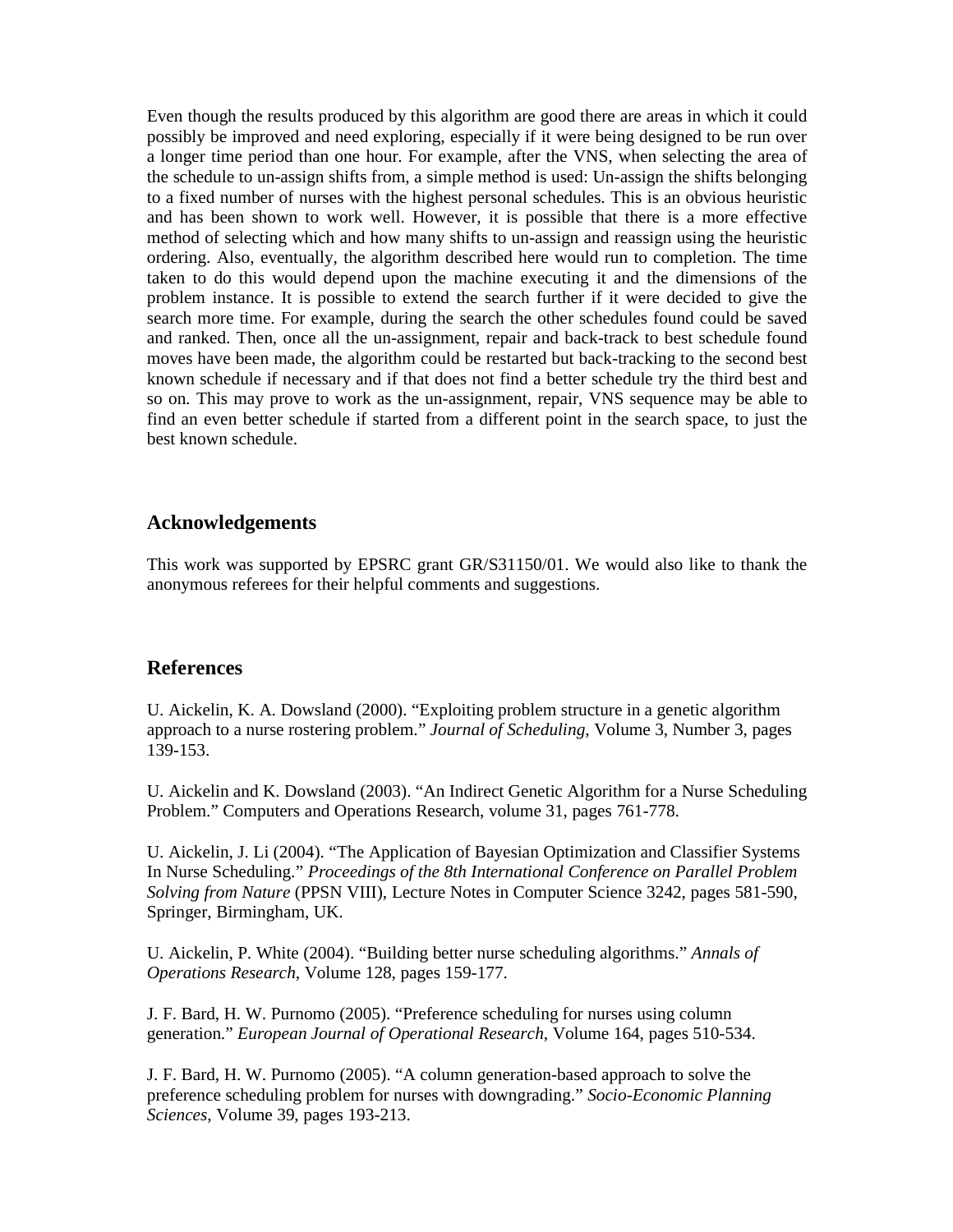G. R. Beddoe, S. Petrovic, G. Vanden Berghe (2002). "Storing and Adapting Repair Experiences in Employee Rostering." E.K. Burke, P. De Causmaecker (Eds.), *Selected Papers of the 4th International. Conference on Practice and Theory of Automated Timetabling*, Lecture Notes in Computer Science 2740 pages 148-165.

F. Bellanti, G. Carello, F. Della Croce, R. Tadei (2004). "A greedy-based neighborhood search approach to a nurse rostering problem." *European Journal of Operational Research,* Volume 153, pages 28-40.

I. Berrada, J. Ferland, P. Michelon (1996). "A Multi-Objective Approach to Nurse Scheduling with both Hard and Soft Constraints." *Socio-Economic Planning Science,* Volume 30, Number 3, pages 183-193.

E. K. Burke, P. De Causmaecker, G. Vanden Berghe, H. Van Landeghem (2004). "The State of the Art of Nurse Rostering." *Journal of Scheduling,* Volume 7 Issue 6, pages 441-499.

E. K. Burke, P. De Causmaecker, S. Petrovic G. Vanden Berghe (2003). "Variable neighborhood search for nurse rostering problems." *METAHEURISTICS: Computer Decision-Making* (edited by Mauricio G. C. Resende and Jorge Pinho de Sousa), Chapter 7, pages 153-172, Kluwer 2003 (Combinatorial Optimization Book Series).

E. K. Burke, P. Cowling, P. De Causmaecker, G. Vanden Berghe (2001). "A Memetic Approach to the Nurse Rostering Problem." *Applied Intelligence*, Volume 15, Number 3, pages 199-214.

E. K. Burke, P. De Causmaecker, G. Vanden Berghe (1999). "A Hybrid Tabu Search Algorithm for the Nurse Rostering Problem." *Simulated Evolution and learning, 1998, Lecture Notes in Artificial Intelligence*, Volume 1585, pages 187-194.

K. A. Dowsland (1998). "Nurse scheduling with tabu search and strategic oscillation."*European Journal of Operational Research,* Volume 106, pages 393-407.

A. T. Ernst, H. Jiang, M. Krishnamoorthy, B. Owens and D. Sier (2004). "Annotated Bibliography of Personnel Scheduling and Rostering." *Annals of Operations Research,* Volume 127, pages 21-144.

P. Hansen, N. Mladenović (1999). "An introduction to variable neighborhood search." S. Voss et al. (Eds.): *Advances and Trends in Local Search Paradigms for Optimization*. Kluwer Academic Publishers, Boston, MA, pages 433–458.

A. Meisels, E. Gudes, G. Solotorevski (1995)**.** "Employee Timetabling, Constraint Networks and Knowledge-Based Rules: A Mixed Approach." E.K. Burke, P. Ross (Eds.): *Practice and Theory of Automated Timetabling*, First International Conference Edinburgh, Springer Lecture Notes in Computer Science, pages 93-105.

H. Meyer auf'm Hofe (1997). "ConPlan/SIEDAplan: Personnel Assignment as a Problem of Hierarchical Constraint Satisfaction." *Proceedings of the Third International Conference on the Practical Application of Constraint Technology*, (Practical Application Expo, London), pages 257-271.